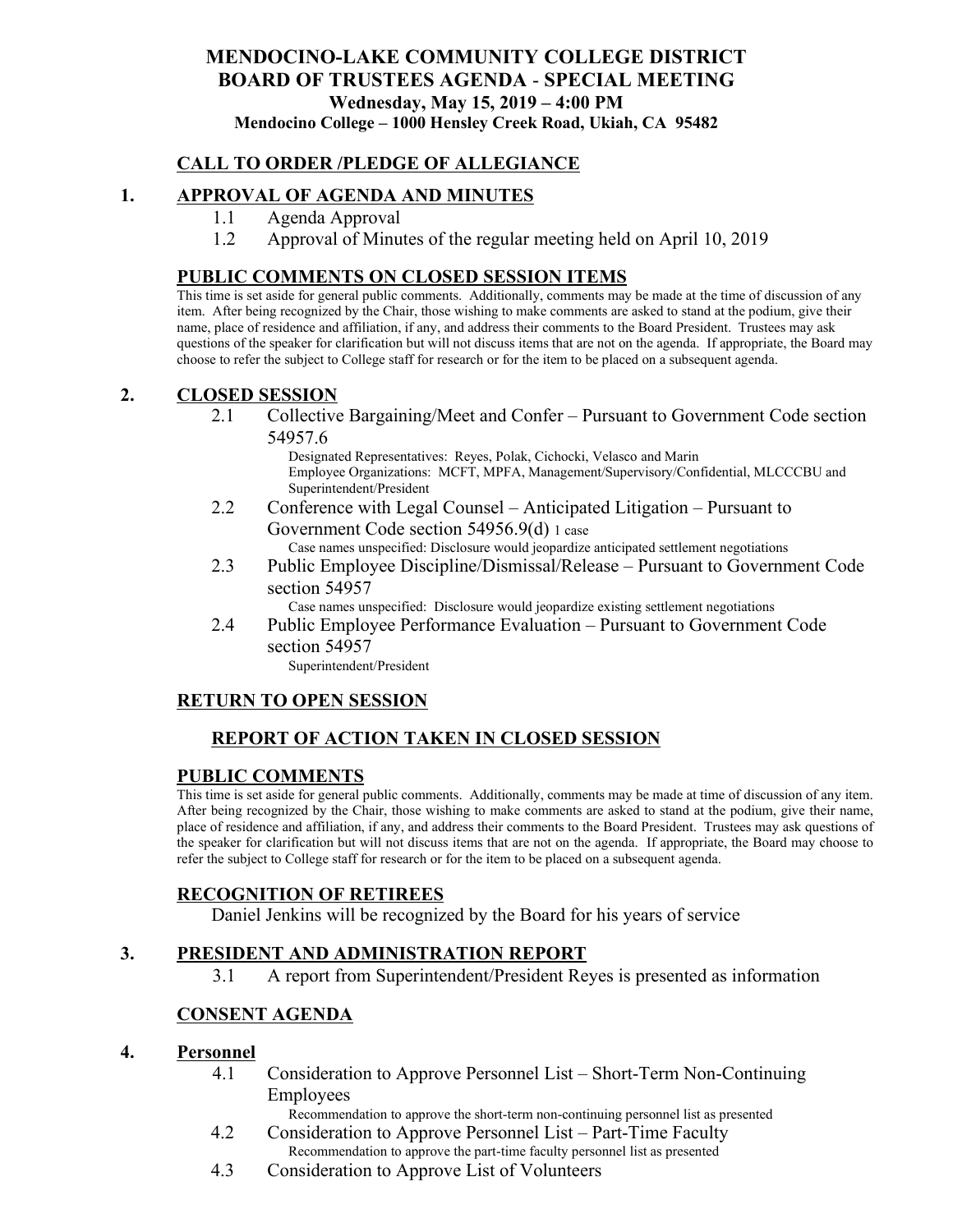Recommendation to approve the list of volunteers as presented

- 4.4 Consideration to Approve Personnel List – Management/Supervisory/Confidential Recommendation to approve the Management/Supervisory/Confidential list as presented Consideration to Ratify Resignation/Retirement –
- 4.5 Management/Supervisory/Confidential Recommendation to ratify the resignation/retirement as presented
- 4.6 Consideration to Approve Four 10-Hour Day Work Week Recommendation to authorize the signing of the agreement with the classified employee unit, MLCCCBU regarding working four ten-hour days from 5/28/19 through 8/2/19.
- 4.7 Equal Employment Opportunity Plan 2019/2022 Recommendation to approve the 2019/2022 Equal Employment Opportunity Plan as presented
- 4.8 Equal Employment Opportunity (EEO) Fund Multiple Method Allocation Model Certification Form – Fiscal Year 2018/19

#### Recommendation to approve the Equal Employment Opportunity Fund Multiple Method Allocation Model Certification Form - Fiscal Year 2018/19 as presented

# **5. Other Items**

5.1 Fiscal Report as of March 31, 2019

Recommendation to accept the report as presented

- 5.2 Donations
	- Recommendation to accept the donated items as presented
- 5.3 Quarterly Fiscal Status Report AB 2910 Recommendation to accept the report as presented
- 5.4 Student Trustee Privileges Recommendation to adopt/maintain the Student Trustee privileges as presented

# **6. INFORMATIONAL/ACTION ITEM**

- 6.1 Board of Trustees/Foundation Board Ad-Hoc Committee An update from the ad-hoc committee will be presented with possible action to be determined at the meeting.
- 6.2 Board of Trustees Student Housing Ad-Hoc Committee An update from the ad-hoc committee will be presented with possible action to be determined at the meeting.

# **7. ACTION ITEMS**

7.1 Vision for Success Goals

Recommendation to approve the Vision for Success Goals for the Mendocino-Lake

7.2 Board Policy Additions and Revisions – Second Reading Recommendation to adopt the board policy additions and revisions as presented

# **8. BIG PICTURE**

8.1 Marketing and Outreach at Mendocino College

A presentation by Janelle Bird, Director of Community Relations and Communications and Manuel Galicia, HSI program Outreach Specialist

# **9. INFORMATIONAL ITEMS AND REPORTS**

- 9.1 Mendocino College Foundation, Inc.
	- Mendocino College Foundation informational report
- 9.2 Constituent Group Reports
	- Reports from constituent groups are presented as information
- 9.3 Board Policy Additions and Revisions First Reading Revisions and additions to Board policies are presented for information and review

# **10. TRUSTEE COMMUNICATIONS**

- 10.1 Trustee Reports
	- Written and oral reports from Trustees are presented as information
- 10.2 Future Agenda Items